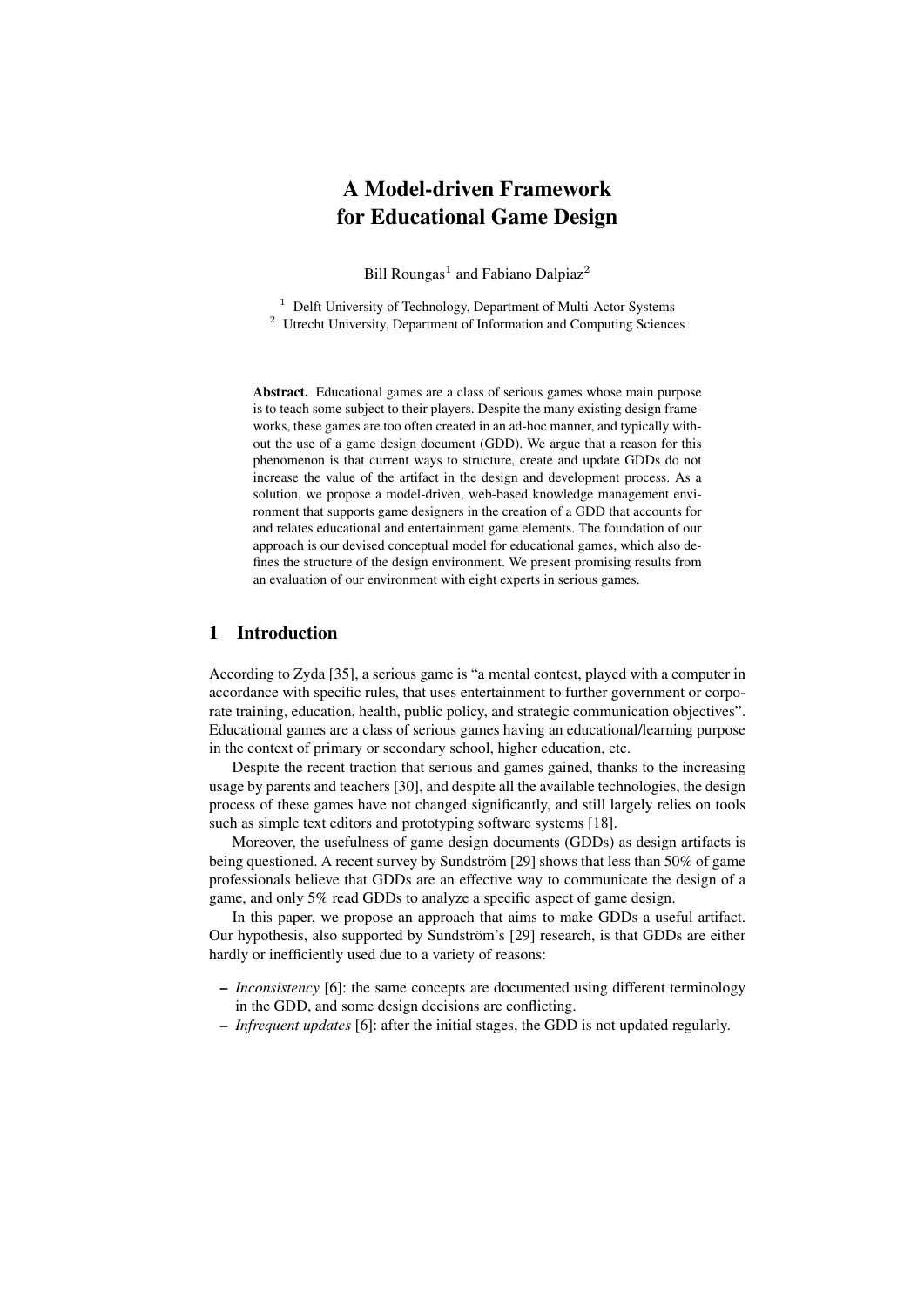- 2 Bill Roungas and Fabiano Dalpiaz
	- *Multiple communication means*: Bethke [5] identified three different ways of communication in a gaming company, a) through an explicit GDD, b) through digital means (emails, Skype, wikis, etc.), and c) oral. Using multiple ways to communicate can potentially lead to communication loss or overload.
	- *Heterogeneous users*. GDDs are used by professionals with different educational and/or professional background, like artists and programmers. This leads to high chances of different interpretations of the same text.

The solution that we propose is based on the construction of a conceptual model [32] of educational games that describes its main constituents and their relationships. Such model defines the structure of the GDD and provides a common ground for communication among heterogeneous stakeholders. We also present a model-driven, web-based environment that enables the creation of GDDs that align with our conceptual model. Specifically, we make the following contributions:

- 1. Based on our study of the literature, we identify and relate the elements of educational games into a conceptual model for the design of educational games.
- 2. We describe the main features of our web-based, model-driven design environment that can be used for building GDDs for educational games.
- 3. We report on a qualitative evaluation of our environment with eight experts in serious games (design), which aims to assess the perceived usefulness of our solution.

The rest of the paper is structured as follows. After reviewing related work in Sec. 2, we introduce the conceptual model in Sec. 3, and we present the web environment in Sec. 4. We discuss the results from the evaluation in Sec. 5, and conclude in Sec. 6.

## 2 Related Work

The Design, Play and Experience (DPE) framework [33] extends the Mechanics, Dynamics, Aesthetics (MDA) framework [12] (for designing entertainment games) for the design of serious games. DPE has four layers of components, one of which is MDA. Each layer has one subcomponent for each of the three pillars of DPE, meaning the Design, the Play and the Experience. The contribution of DPE is the methodology it proposes in order to analyze and process the design of serious games, which when combined with an agile design environment, it provides a solution applicable to the whole spectrum of serious games.

The Serious Game Design Assessment (SGDA) framework [22] takes a similar standpoint, and defines six main aspects for the design of a serious game that shall be successfully combined to achieve the game's purpose: content, aesthetics/graphics, fiction/narrative, mechanics, framing, and interaction.

The LEGADEE online authoring environment [18] guides designers through multiple toolbars that support different design roles. The approach is model-driven, and is realized through an online environment. LEGADEE's intention is to offer a methodology and tools to guide the various actors that participate in the learning game conception, such as clients, teachers, game designers and developers. Our approach shares the same spirit with LEGADEE, but focuses on educational games.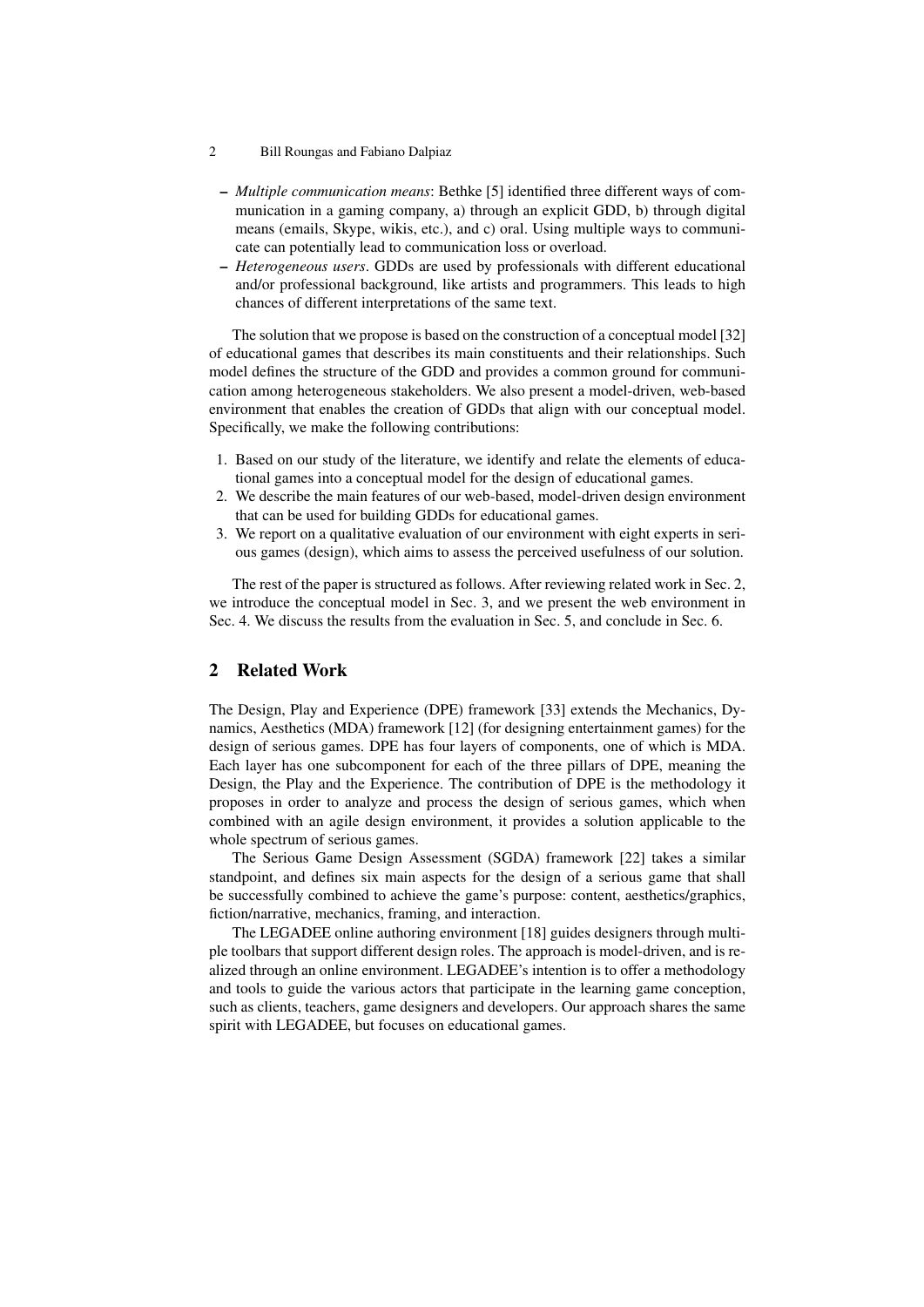Amory et al. [2] conducted an experiment on twenty students aiming at identifying which game type is more suitable depending on the learning environment and which are the game elements that students find interesting or useful. Results showed that the preferred genres are the 3D adventure and strategy games, whereas the game elements that students identified as the most useful were logic, memory, visualization and problem solving. Based on the results from the experiment, the authors presented a model that links pedagogical issues with game elements.

Aleven et al. [1] propose a design framework that requires the aligned definition of three main aspects, always keeping in mind that educational games need to be both educational and fun:

- 1. Learning Objectives: they are identified and defined by answering three questions: (a) What is the required prior knowledge?; (b) What is the knowledge that players will acquire from the game?; and (c) What potential knowledge players can learn that goes beyond the scope of the game?
- 2. MDA [12]: this is used for designers need to define the mechanics and to influence the dynamics and the aesthetics of the game.
- 3. Instructional Principles, that define how the learning process will be conducted.

Our research is motivated by the fact that the existing frameworks are rather highlevel, as they include abstract elements as opposed to concrete ones that can serve as a basis for a design environment. For example, many of these approaches use the term "Learning" without going deeper into the core elements that define learning. The next section will address this limitation by proposing a detailed conceptual model.

# 3 Conceptual model

We describe how we combine research from different domains into a conceptual model that defines the core elements of educational games. Our aim is to tackle the inconsistency problem of GDDs, for the conceptual model guides the design of educational serious games by providing a common ground that should minimize misunderstandings by defining a standard terminology to be adopted.

The main challenge in this endeavor is how to combine the gaming aspects with the educational aspects. Our aim is to build a combined model as opposed to a simple merging of two independent models. To such extent, we started from a study of the literature from both fields, and we paid particular attention to the findings related with the interconnections between the two domains. The assembled conceptual model is shown in Fig. 1 using an UML class diagram.

A *game* consists of *game content elements* that represent its structural components; *game design elements* that explain the choices of the designers in terms of mechanics, goals, etc.; and desired *cognitive outcomes* that the game aims to trigger in the players. Among the cognitive outcomes that are to be evoked in the player, important ones are *fantasy* [17], *mystery and curiosity* [10], and *concentration* [8].

As far as game contents are concerned, we refer back to Aristotle's work [20], who defined the key dramatic elements to hold the attention of the audience as: well-defined, evolving *character*s; a *meaning* that stimulates intellect; *dialog*s that are memorable;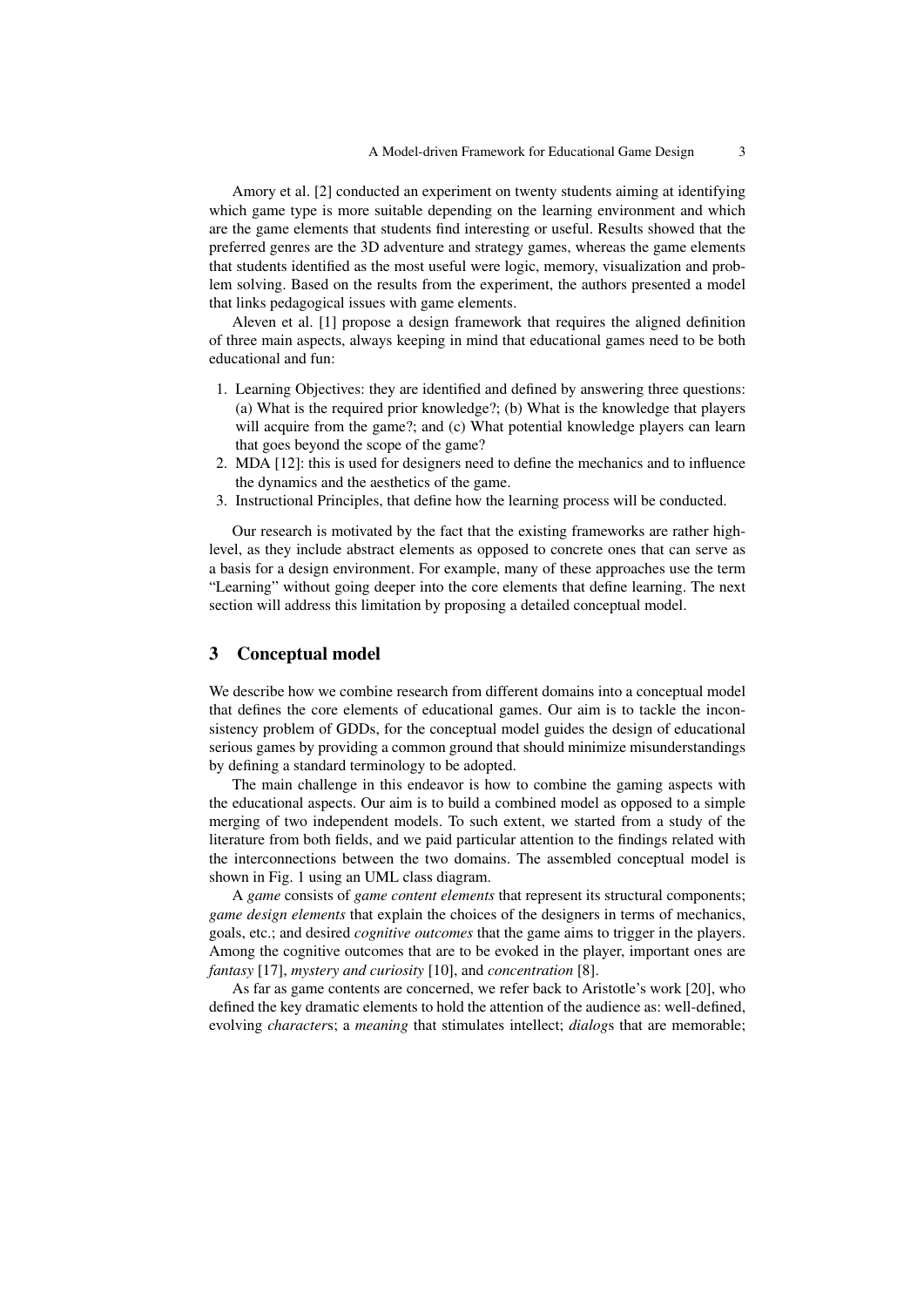#### 4 Bill Roungas and Fabiano Dalpiaz



Fig. 1: Conceptual model of educational serious games

*music* (or audio in videogames) that enhance the auditory experience; and *spectacle* to stimulate the visual experience.

Several game design elements are necessary to coordinate the dramatic elements into a genuine gaming experience: *goals* that the players shall strive for [4], *game mechanics* that determine the gameplay and constrain the possible behavior [27], increasingly hard *challenges* that keep the player engaged within a flow experience [8] (challenges are also part of the three dimensions of gameplay [9]), *levels* that split the game into multiple smaller episodes [4], and *feedback* that provides an immediate reaction on the players' actions [8].

An *educational game* is a type of game (see the is-a relationship) that aims at *learning* and does so by including a *curriculum* of knowledge to be transferred to the players. The curriculum is defined in terms of *learning outcome*s for the game [10] that define what knowledge the player is expected to achieve.

Our conceptual model details the main factors that affect the learning process. In the first place, learning requires that the learners/players have an adequate *readiness for learning* [31] in terms of age, talent, prior knowledge, and environmental factors: an excellent instructional method would not work when a misfit with the audience exists. Moreover, learning is affected by a number of influencing factors: the *motivation* [19] of the learner, the use of *repetition* to boost learning effectiveness [25], the provision of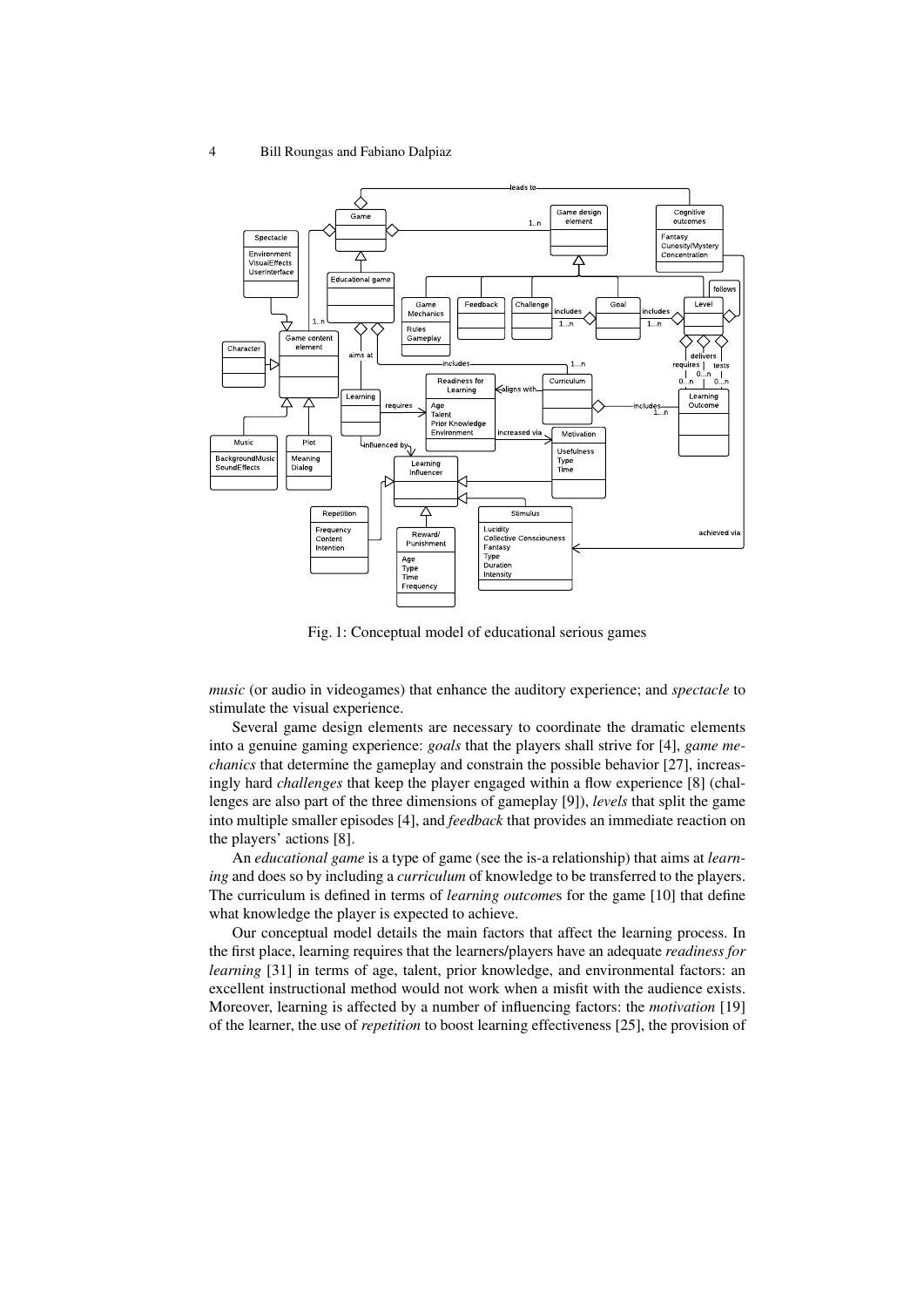*stimuli* [13], and the inclusion of *rewards/punishments* [11] in response to positive and negative learning behavior.

A key chunk of the conceptual model is that relating *level* and *learning outcome*: every level requires the achievement of learning outcomes, delivers other outcomes, and tests outcomes as well. This structure enables defining an order relationship among levels in educational terms: a level that requires a certain learning outcome shall appear in the game only after a level that delivers such outcome has been successfully played.

### 4 Design Tool

The conceptual model is put in practice through the design and development of a webbased, model-driven environment for the design of educational games. In other words, the environment is aligned with the conceptual model in terms of the fields that are required to specify an educational game. Model-driven approaches have the advantage of being language independent [28]: the conceptual model can be used independently and contribute on building an environment with any programming language. As such, one could reuse the conceptual model to develop her own environment.

Web applications provide several advantages that help overcome some of the problems associated with GDDs: (i) they are accessible from everywhere and from multiple users; (ii) the look and feel can be easily customized ; (iii) they can be accessed from a variety of devices; (iv) in comparison to desktop environments, they can achieve greater levels of interoperability.

In our environment<sup>3</sup>, we made some implementation choices that are intended to facilitate the process of creation of high-quality, useful GDDs:

- *Semi-structured design environment*. Many game elements are common for all types of games, while some depend on the type of game and on the game studio. Thus, we designed a semi-structured environment which is more flexible than fully structured environments and at the same time more rigorous than free text.
- *Linkages of game objects*. Connecting the various objects in a GDD is crucial, as demonstrated by the many relationships between the classes that exist in our conceptual model of Figure 1. Thus, we implemented these two features aiming at enabling game designers to "navigate" through the conceptual model:
	- *Hyperlinks*. Free text areas are enriched with the possibility for designers to link objects that they have already created, such as goals, challenges, character, audio files, etc. By doing so, the designer creates relationships between the current element and other ones. An example is shown in Figure 2;
	- *Dropdown Menus*. The relationships between elements of Figure 1 are implemented through dropdown menus, where the list includes objects that the designer has previously created and that can be accessed by navigating our conceptual model. An example is shown in Figure 3. The usage of dropdown menus helps in two ways: (i) by only linking objects that already exist, this reduces the risk of inconsistency by referring to non-existing elements; (ii) changes in objects (e.g., renaming) are propagated automatically, without the necessity to apply the changes wherever the object is being referenced.

<sup>3</sup> Available at: http://seriousgamesdesign.com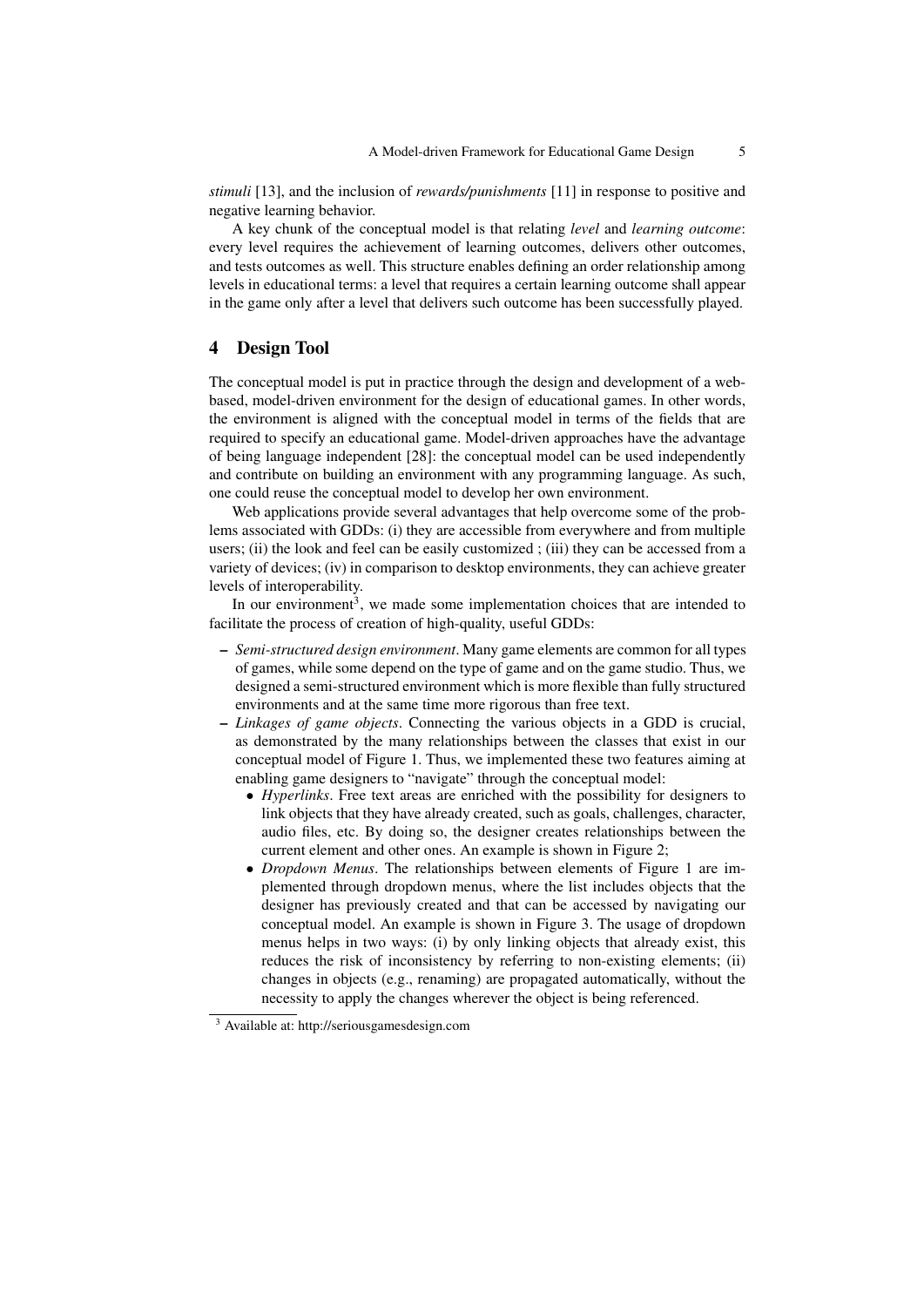#### 6 Bill Roungas and Fabiano Dalpiaz



Fig. 2: Using hyperlinks in text areas to reference other GDD objects (here, a character)

Fig. 3: Dropdown menu: linking required, delivered, and tested knowledge to a level

– *No predefined flow*. According to Meredith [21], decision makers on a design process face the dilemma: too much structure may stifle the creative process, while too little structure provides inadequate support. Therefore, given that we have opted for a relatively structured environment, we decided not to force designers to follow a specific sequence while designing their game (unlike the work by Marfisi-Schottman [18]). The prototype's layout resembles that of content management systems, where users can navigate freely to whichever page they want. This does not only gives more freedom to designers, but also offers a known, and thus more user-friendly, user interface.

Other important features of the prototype are the progress page and export options. The progress page is a dashboard for designers that shows the status of a GDD at a glance. We have partially implemented the customization of the exported document, depending on the stakeholder for whom is intended for.

Throughout our design process, we tried to adhere with the most important usability guidelines, especially those related with the key purpose of the environment: *Consistency* [23] and *Learnability* [16], by using standard terminology; *Clarity* [24], by introducing as few distractions as possible; and *Relevancy* [14], by keeping the concept of the environment aligned with the conceptual model.

### 5 Evaluation

We describe the process we followed to evaluate our environment and the outcomes of the analysis of the obtained results. The evaluation is intended not only to understand the strengths and weaknesses of our environment (so as to improve it), but also to collect feedback concerning the conceptual model which powers the environment in a modeldriven engineering fashion.

The aim of the evaluation is to check the accuracy and comprehensiveness of the conceptual model, the usability of environment, and the benefits of features like hyperlinks and dropdown menus. More generally, our wish is to obtain insights concerning the extent to which our environment and Web 2.0 technologies can help game development teams to overcome the inconsistency and the lack of updates on GDDs and the problems associated with communication within educational game development teams.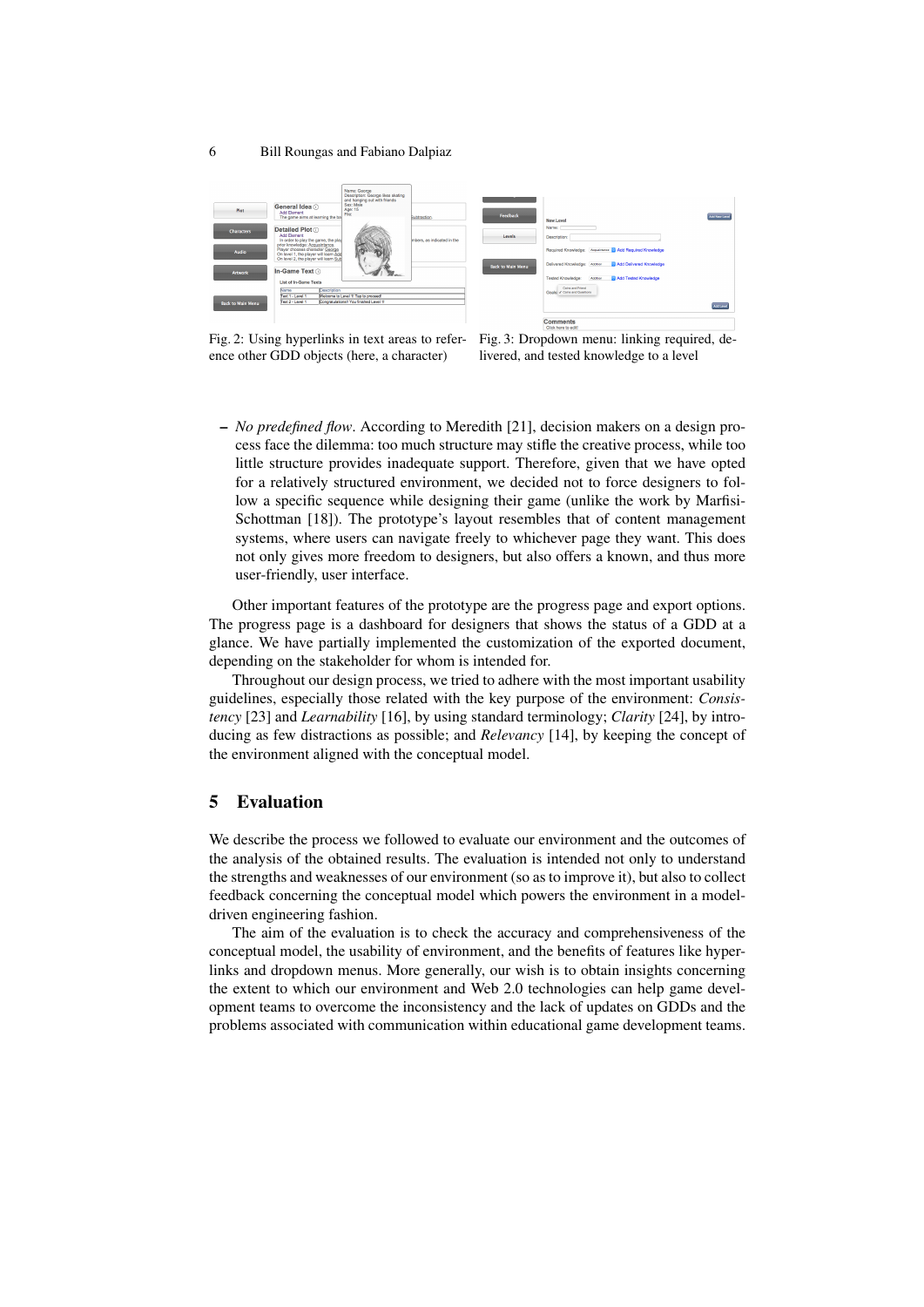We chose to conduct our evaluation through face-to-face interviews that are conducted after demonstrating the online environment. We have defined a plan for the evaluation and have taken several decisions with regard to the conducted interviews [34]:

- *Interview Type*. We decided for semi-structured interviews [26] through the use of a pre-defined set of questions to be rated on a Likert scale or through boolean values<sup>4</sup>, followed by the possibility for the interviewees to comment on their response. This protocol combines the strengths of the structured, comparable results provided by scale-based questions with flexibility and richness of feedback from the oral comments.
- *Data Collection*. We decided to conduct face-to-face interviews at the subjects' working place (also known as first degree data collection techniques [15]). The reasons for this decision are a) the possibility to demonstrate the environment in detail and also give the interviewees the opportunity to experiment with it, after the presentation, b) the option to verbally explain aspects of the environment when the documentation is not sufficient, c) the visual observation of the interviewees, which could provide additional feedback regarding their interaction with the environment, and d) the informal comments of the interviewees regarding aspects of the environment that would not be possible through an online questionnaire.
- *Selection of Subjects*. We decided to interview serious game experts from both the commercial gaming market and the academia. In total, we interviewed eight experts: three of them are working on serious game companies and five are working in academia. All of them work in the Netherlands.

The results from the individual interviews<sup>5</sup> are generally positive. All the interviewees found the idea very interesting, and the feedback we received gave us insights on how representatives from both the academic and the commercial communities of games perceive the present and the future of game design. The results to the closed questions are shown in Table 1. A comprehensive report is available in our online appendix.

The number of the interviewees does not allow us to make a statistically reliable generalization of the results. Nevertheless, due to the high expertise of the interviewees in serious games development, the results provide interesting information of how our environment can be adopted by academics and by professionals and can be potentially useful for the design of educational games and for further research.

Experts from both categories find that linking game objects (question 3.1) is an important feature to design serious games. Thus, an environment like ours can be of great help, by providing structure and facilitating the linkage of game objects. The interviewees reported the lack of game-specific tools that help game designers in documenting a game; this indicates a clear potential for an environment like ours.

Due to space limitations, we limit ourselves to outlining the most notable differences between the two expert categories in Table 1:

1. The question about the easiness of navigating through the environment (question 2.2) shows significant differences between the categories: 2.33 for the market ex-

<sup>&</sup>lt;sup>4</sup> Our questionnaire is available at: http://seriousgamesdesign.com/paper/questionnaire/eval\_form.php

<sup>5</sup> Available at: http://seriousgamesdesign.com/paper/results/results.php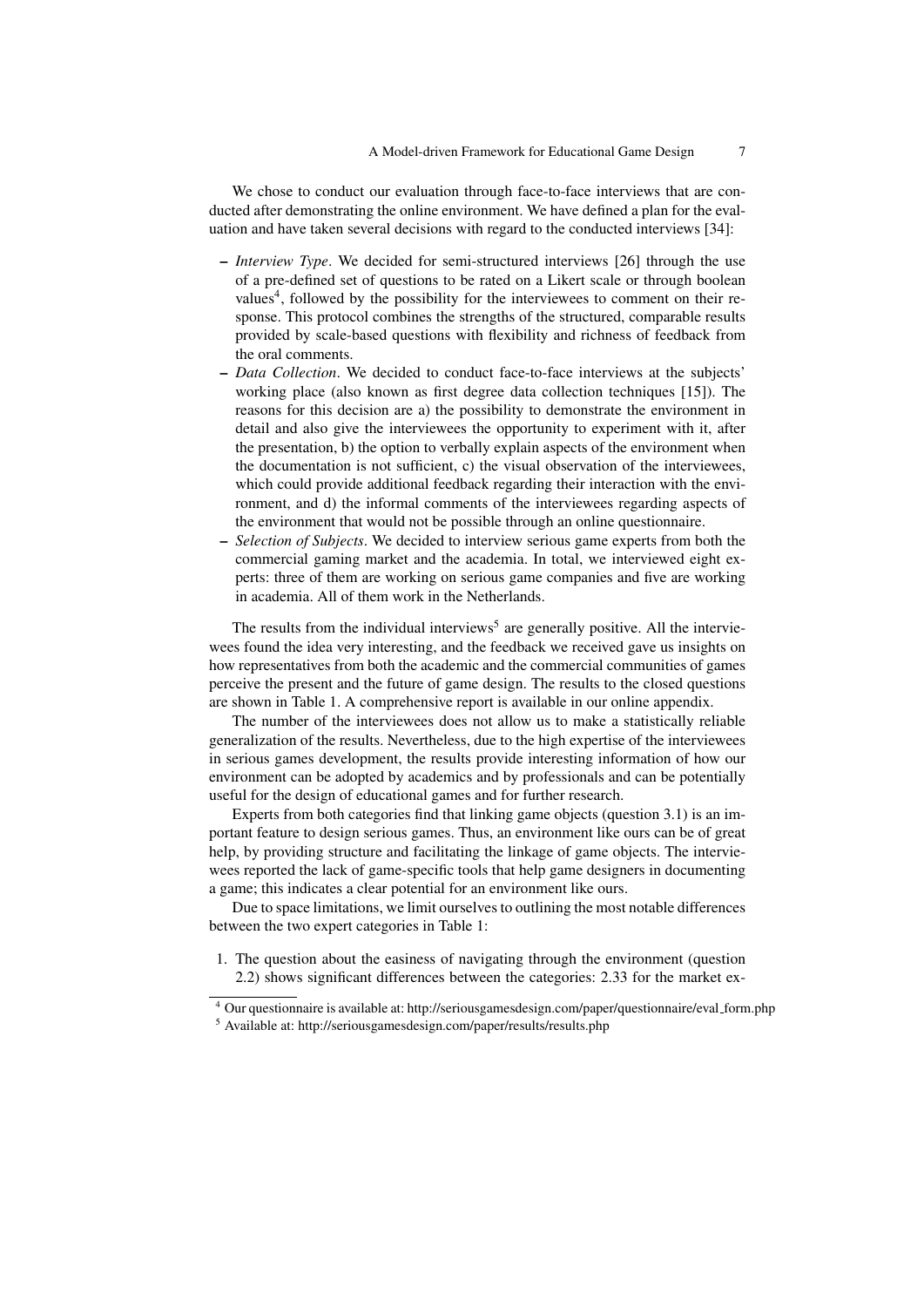#### 8 Bill Roungas and Fabiano Dalpiaz

| ID               | <b>Question</b>                                                                    | <b>Expert type</b>                  |                   |
|------------------|------------------------------------------------------------------------------------|-------------------------------------|-------------------|
|                  |                                                                                    | Market                              | Academic          |
|                  | Are all necessary elements present?                                                | Y: 3, N: 0                          | Y: 4, N: 1        |
| 2.1              | Is the non-predefined flow preferable to more structured flows? $ Y: 2, N: 1 $     |                                     | Y: 4, N: 1        |
| 2.2              | How easy is the navigation in the website?                                         | $2.33$ (sd: 0.6)                    | $3.8$ (sd: 0.8)   |
| 3.1              | How important is linking game objects in a GDD?                                    | 5 (sd: 0)                           | 4 (sd: 1)         |
|                  | 3.2a Are dropdown menus an efficient way to link game objects?                     | Y: 3, N: 0                          | Y: 5, N: 0        |
|                  | 3.2b Are dropdown menus faster than free text to link game objects? $[Y: 3, N: 0]$ |                                     | Y: 4, N: 1        |
|                  | 3.3a Are hyperlinks an efficient way to link game objects?                         | Y: 3, N: 0                          | Y: 5, N: 0        |
|                  | 3.3b Are hyperlinks faster than free text to link game objects?                    | Y: 3, N: 0                          | Y: 4, N: 1        |
| 3.3c             | How useful is it to hover over a hyperlink to see an object's<br>information?      | 4.67 (sd: 0.58) $ 4.8$ (sd: 0.45)   |                   |
|                  | 4.1a How effective is the environment to get a consistent GDD?                     | $3.67$ (sd: 0.58) $ 3.4$ (sd: 0.89) |                   |
| 4.1b             | How effective are Web 2.0 technologies to get a consistent<br>GDD?                 | 5 (sd: 0)                           | $ 4.2$ (sd: 0.84) |
|                  | 4.2a How effective is the environment to keep GDDs up-to-date?                     | $3$ (sd: 1)                         | $3.6$ (sd: 1.14)  |
| 4.2 <sub>b</sub> | How effective are Web 2.0 technologies to keep GDDs up-to-<br>date?                | $3.67$ (sd: 1.53) $ 4$ (sd: 1.41)   |                   |
| 4.3a             | How effective is the environment to overcome communication<br>problems?            | $3.67$ (sd: 0.58) $ 3.8$ (sd: 0.45) |                   |
| 4.3 <sub>b</sub> | How effective are Web 2.0 technologies to overcome communi-<br>cation problems?    | $4.67$ (sd: 0.58)   4 (sd: 0)       |                   |

Table 1: Summary of the responses to the questions to be answered via a 1-to-5 Likert scale or boolean values

perts and 3.8 for the academic experts. This can be explained by the fact that the academic experts have better understood the prototypical nature of the environment.

2. The average difference between the potential of our environment and of Web 2.0 technologies (question 4) is greater for the market experts than for the academic experts, especially in how they help overcome problems associated with game design documents: consistency (see questions 4.1a and 4.1b), updates (see questions 4.2a and 4.2b), and communication (see questions 4.3a and 4.3b).

Finally, we noticed that market experts perceived issues like user experience and user interface friendliness almost as important as the actual functionality of the environment, opening a whole new area for improving our prototypical environment.

# 6 Discussion

In this paper, we presented a conceptual model of educational games and an online environment based on that model. Our long-term objective is to study whether the usage of GDDs is limited due to the lack of effective tools or is rather due to the way educational games are developed. The preliminary evaluation that we conducted, which involved interviews with serious games experts, confirmed the absence of game-specific design tools, and has shown a positive attitude towards the potential benefit of a web, model-driven environment to mitigate the problems of GDD-based game design.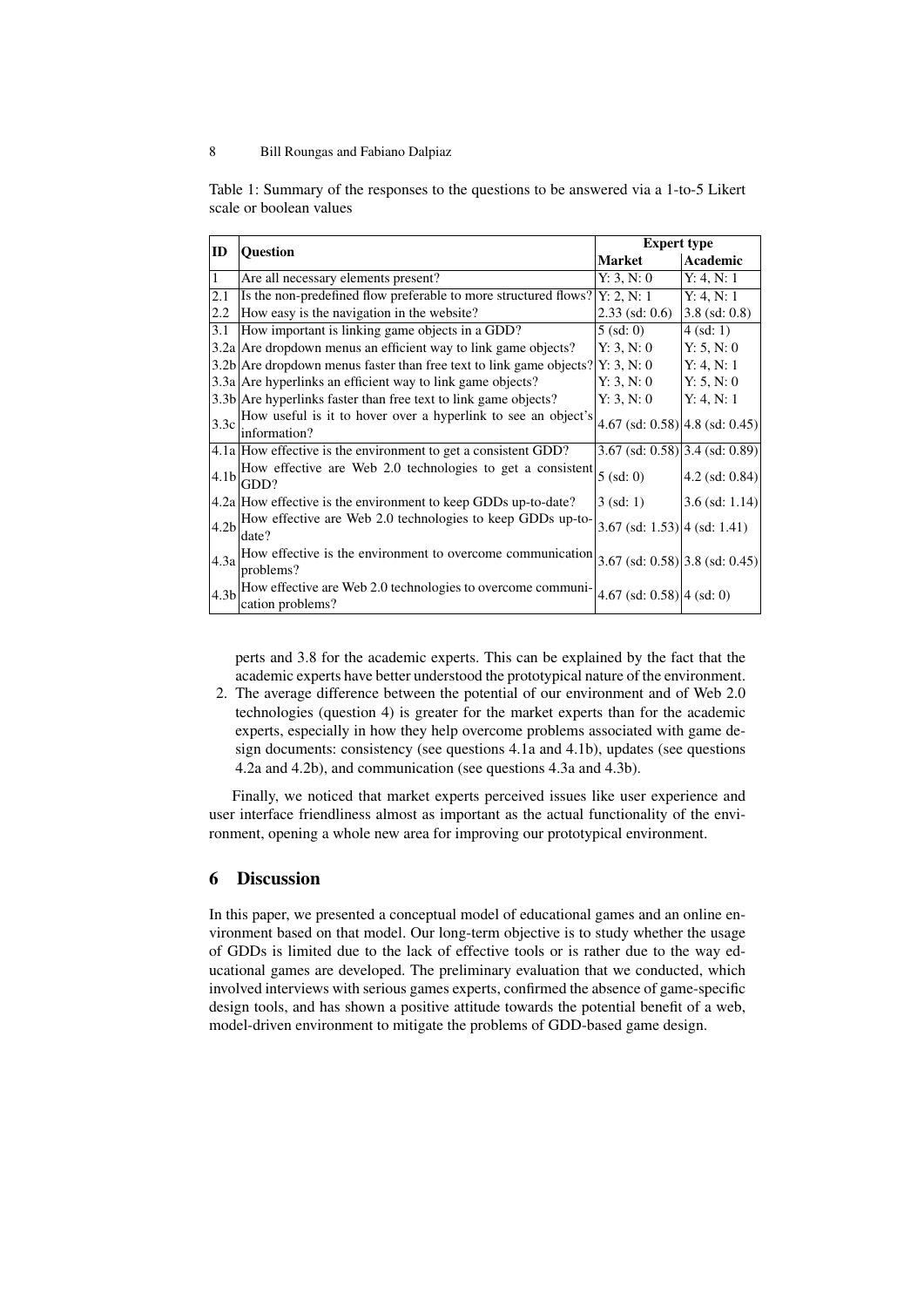Our evaluation suffers from threats towards the validity affecting our evaluation. Internal validity is threatened by the use of a mixed approach that combines boolean questions with Likert scale questions: for homogeneity, we should have employed the same type of scale. Moreover, we have mostly demonstrated the tool, instead of letting the interviewees use it. Some of the questions are subject to confirmatory bias, i.e., the tendency of people of agreeing with the statements/questions. In terms of external validity, we have conducted a study with a small number of interviewees, all of which from the same geographic area. Moreover, there are threats concerning the credibility of the results, for we employed a custom questionnaire as opposed to validated questions.

This paper simply paves the way for future research in the field. The conceptual model can be further researched upon to identify any missing core element of educational games. These changes would obviously have to be mapped into the model-based design environment; maintaining this mapping could be facilitated by using a modeldriven engineering development environment. Moreover, linking game mechanics with learning models, as depicted on the LM-GM model [3], will provide designers with a "dictionary" for adjusting the game mechanics to the learning objectives of the game. In the same spirit, the environment can be modified to produce all the necessary UML diagrams, as described in the ATMSG model [7], thus helping collaboration among the different stakeholders. The user interface and look-and-feel of the prototype can be greatly improved, especially in order to enable longitudinal studies on the effectiveness of our approach. Finally, case studies are necessary to fully validate our environment.

### References

- 1. Aleven, V., Myers, E., Easterday, M., Ogan, A.: Toward a framework for the analysis and design of educational games. In: Proceedigns of the IEEE International Conference on Digital Game and Intelligent Toy Enhanced Learning (DIGITEL). pp. 69–76. IEEE (2010)
- 2. Amory, A., Naicker, K., Vincent, J., Adams, C.: The use of computer games as an educational tool: identification of appropriate game types and game elements. British Journal of Educational Technology 30(4), 311–321 (1999)
- 3. Arnab, S., Lim, T., Carvalho, M.B., Bellotti, F., Freitas, S., Louchart, S., Suttie, N., Berta, R., De Gloria, A.: Mapping learning and game mechanics for serious games analysis. British Journal of Educational Technology 46(2), 391–411 (2015)
- 4. Baldwin, M.: Game design document outline (2005), available online at: http://ddijogos.xpg.uol.com.br/Baldwin Game Design Document Template.pdf
- 5. Bethke, E.: Game development and production. Wordware Publishing, Inc. (2003)
- 6. Brown, D.M.: Communicating design: developing web site documentation for design and planning. New Riders (2010)
- 7. Carvalho, M.B., Bellotti, F., Berta, R., De Gloria, A., Sedano, C.I., Hauge, J.B., Hu, J., Rauterberg, M.: An activity theory-based model for serious games analysis and conceptual design. Computers & Education 87, 166–181 (2015)
- 8. Csikszentmihalyi, M.: Flow: The psychology of optimal experience, vol. 41. HarperPerennial New York (1991)
- 9. Ermi, L., Mäyrä, F.: Fundamental components of the gameplay experience: Analysing immersion. Worlds in play: International perspectives on digital games research 37 (2005)
- 10. Garris, R., Ahlers, R., Driskell, J.E.: Games, motivation, and learning: A research and practice model. Simulation & gaming 33(4), 441–467 (2002)